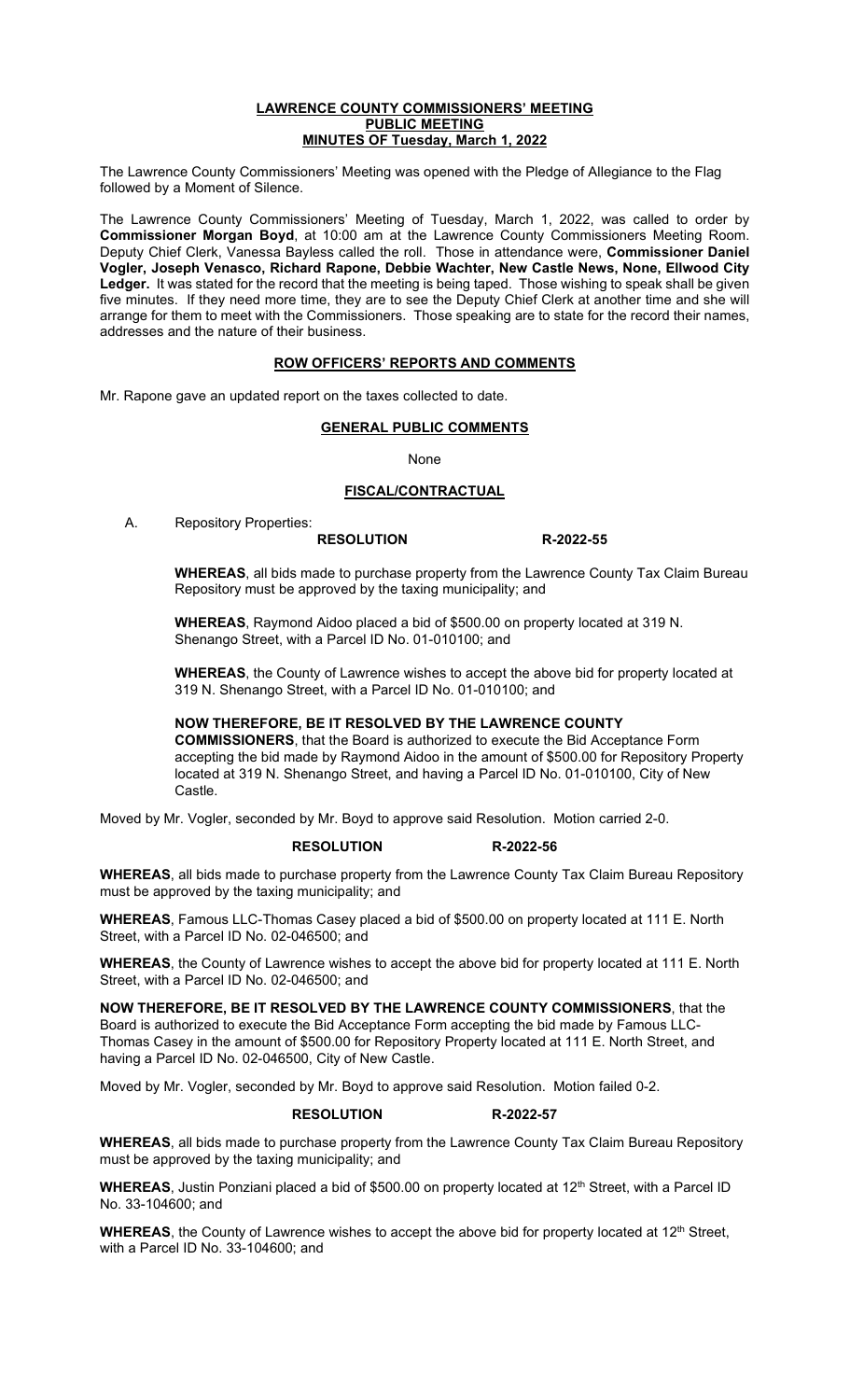**NOW THEREFORE, BE IT RESOLVED BY THE LAWRENCE COUNTY COMMISSIONERS**, that the Board is authorized to execute the Bid Acceptance Form accepting the bid made by Justin Ponziani in the amount of \$500.00 for Repository Property located at 12<sup>th</sup> Street, and having a Parcel ID No. 33-104600, Taylor Township.

Mr. Boyd stated Solicitor Medure is checking into the reasoning for rejection.

Moved by Mr. Vogler, seconded by Mr. Boyd to table said Resolution. Motion carried 2-0.

B. Receipt of Bids/Proposals:

1. Coroner's Office- 2010 Dodge Caravan a. RMJ Realty, LLC.-New Castle, PA-\$300.00

Moved by Mr. Vogler, seconded by Mr. Boyd to table said bid for further review. Motion carried 2-0.

C. Warrant Registers:

- 1. February 25, 2022 2. February 23, 2022
- 3. February 22, 2022
- 4. February 18, 2022

Moved by Mr. Vogler, seconded by Mr. Boyd to file said warrant registers. Motion carried 2-0.

# **APPROVAL OF MINUTES**

1. The minutes of Tuesday, February 22, 2021

Moved by Mr. Vogler, seconded by Mr. Boyd to accept and file the minutes. Motion carried 2-0.

# **WRITTEN CORRESPONDENCE**

1. Act 14 Apex Companies-Air Quality State Only Operating Permit Application on behalf of Amerikohl Aggregates, Inc., Gardner Mine (Wayne Twp.)

Moved by Mr. Vogler, seconded by Mr. Boyd to accept and file the written correspondence. Motion carried 2-0.

#### **REPORTS**

# **Staff Reports**

None

#### **COMMISSIONERS' COMMENTS**

Mr. Boyd had no comment.

Mr. Vogler had no comment.

#### **NEW BUSINESS**

### **RESOLUTION R-2022-58**

**WHEREAS**, Section 1784 of the County Code, *Supplemental Appropriations Transfer of Funds; Appropriation Limits,* authorizes the Board of Commissioners, by resolution, to make supplemental appropriations for any lawful purpose from any funds on hand or estimated to be received within the fiscal year and not otherwise appropriated; and

**WHEREAS**, it the intent of the Board of Commissioners to adjust the existing FY2022 Budget; and

**NOW, THEREFORE BE IT RESOLVED BY THE LAWRENCE COUNTY BOARD OF COMMISSIONERS**  to amend the 2022 Lawrence County Budget as follows:

*INCREASING* the Insurance Reimbursement General Revenue Fund Account: 01390055.341907 by \$1,477.00 and;

*INCREASING* the DA-Vehicle Expense General Revenue Fund Account: 01419400.403100 by \$1,477.00

Moved by Mr. Vogler, seconded by Mr. Boyd to approve said Resolution. Motion carried 2-0.

#### **RESOLUTION R-2022-59**

**WHEREAS**, budgets cannot always anticipate every extraordinary, ordinary, or contingency situation which arises throughout the fiscal year; and

**WHEREAS**, Section 1784 of the County code permits the Commissioners by resolution to authorize budget transfers from any encumbered balance; and